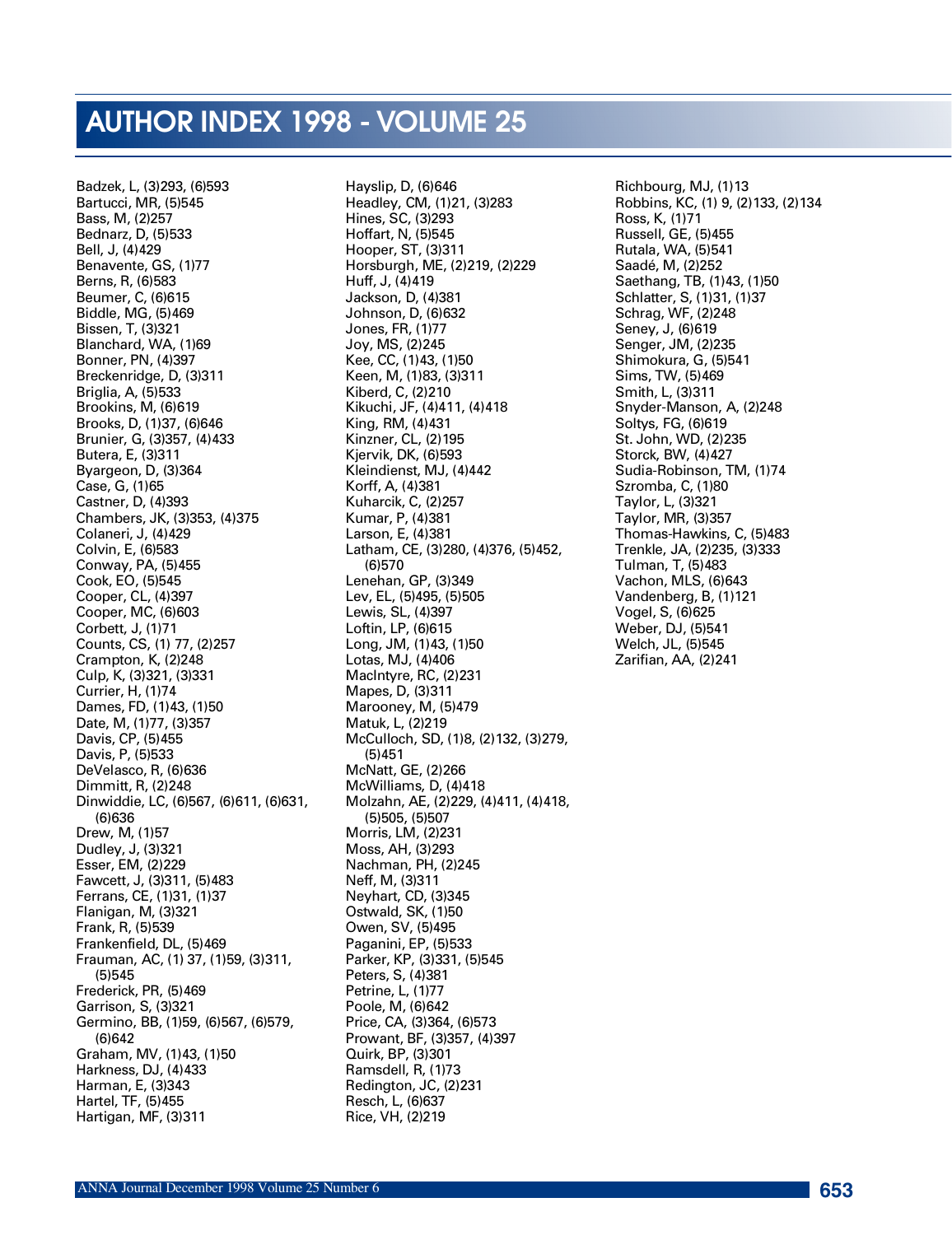# **Administrators' Network (Department)**

Support for Patients Receiving Dialysis and Their Caregivers,  $(4)429$ 

# **American Nephrology Nurses' Association (ANNA)**

1997-1998 ANNA Annual Reports: Regions, (2) 147

- 1997-1998 ANNA Annual Reports: State of the Association,  $(2)$ 137
- 1998-1999 ANNA Organizational Leaders, (2)153
- 1997-1998 National Directory of Certified Nephrology Nurses, (2)155
- ANNA 29th National Symposium Information, (2)270
- ANNA Chapter Presidents, (1)118, (2)264, (3)360, (4)438
- ANNA Corporate Sponsors, (2)193
- ANNA Directory of Nephrology Nurse Researchers: Second Edition, (5)507
- ANNA *Journal* Guidelines for Authors Manuscripts and Departments, (1)91
- ANNA Position Statements, (2)179

Commentary: In Memoriam: Ronald P. Brady, (2)133

National Symposium Abstracts, (2)183

Organizational Leaders, (3)292

Professional Issues: Candidate Interviews for 1999 ANNA Board of Directors, (5)556

Professional Issues: Remembering Ron Brady, (2)248

#### **A n e m i a**

Case study of the Anemic Patient – Epoetin alfa: Focus on Inflammation and Infection, (3)353

How to Design an Anemia Management Protocol, (2)235

# **Bone Disease**

Hungry Bone Syndrome Following Parathyroidectomy,  $(3)$  283

Osteitis Fibrosa: Treatment Trends, (1)21

#### **Book Reviews (Department)**

Issues in Infection Control, (2)257 Patient/Staff Education, (1)77 Renal References, (3)357 The Issue of Dying, (6)646

#### **Calendar of Events(Department)**

(1)42, (2)256, (3)359, (4)437, (5)548, (6)650

# **Case Study (Department)**

A Case of Proteinuria, (2)241

- Collaborative Care with Hospice to Help Richard and Irene: A Case Study, (6)631
- Maintaining a Pregnant Dialysis Patient for Positive Fetal Outcome: A Case Study, (3)343
- Teaching an Illiterate Transplant Patient, (1)69
- Traveling Through the Decades: A Special Relationship Between a Pediatric Nephrology Nurse and a Young Adult,  $(5)$  549

#### **Clinical Consult (Department)**

- Accurate Blood Pressure Measurement in a Hemodialysis Unit, (4)427
- Contraception in ESRD and Immunosuppression for the Pregnant Transplant Patient, (3)345
- Determining the Direction of Blood Flow, (1)73
- Glycosylated Hemoglobin in the Care of Patients with Diabetes Mellitus, (2)245
- Hepatitis C Virus in Hemodialysis Centers, (5)541

#### **Continuous Quality Improvement**

Changes in Dialysis Units' Quality Improvement Activities from 1994 to 1996, (5)469

#### **Critique to Practice: Facilitating Research-Based Practice** (Department)

A Prospective Study of Adjustment to Hemodialysis, (5)505

Children and Adolescents of Parents Undergoing Dialysis Therapy: Their Reported Quality of Life, (4)418

- Medication Compliance and the Older Hemodialysis Patient,  $(1)50$
- Nephrology Nurses' Perceptions of Barriers and Facilitators to Using Research in Practice, (4)406
- Sense of Coherence and Life Satisfaction: Patient and Spousal Adaptation to Home Dialysis, (2)229
- Teaching Program Effects on High Phosphorus Levels in Patients Receiving Hemodialysis, (1)37
- Using the Quetelet Body Mass Index as a Mortality Indicator for Patients Starting Renal Replacement Therapy, (3)331

#### **Dealing with Difficult Situations (Department)**

A Practical Guide to Funeral Planning (6)642

Dialysis in the Newborn With Chronic Renal Insufficiency: Ethical Considerations, (1)74

## **Diabetes**

Preventing Amputations in Patients with End Stage Renal Disease: Whatever Happened to Foot Care?, (1)13

#### **Education**

Book Reviews: Patient/Staff Education, (1)77

Case Study: Teaching an Illiterate Transplant Patient, (1)69

Journal Club: Education for Predialysis Patients: A Continuing Challenge, (1)80

- Management of rHuEPO Resistance in CRF Patients: A Clinical Protocol at Winthrop-University Hospital, (3)333
- Professional Issues: Point/Counterpoint: Educational Preparation for Entry into Practice, (3)364
- Renal Rehabilitation Programs: Keysto Success, (2)248
- Teaching Program Effects on High Phosphorus Levels in Patients Receiving Hemodialysis, (1)37
- Research Brief: Survey of Nephrology Nurses' Interest in Graduate Education, (1)59

#### **Educational Supplements**

A Protocol for Administering Intravenous Iron Dextran in Peritoneal Dialysis Patients, (4)419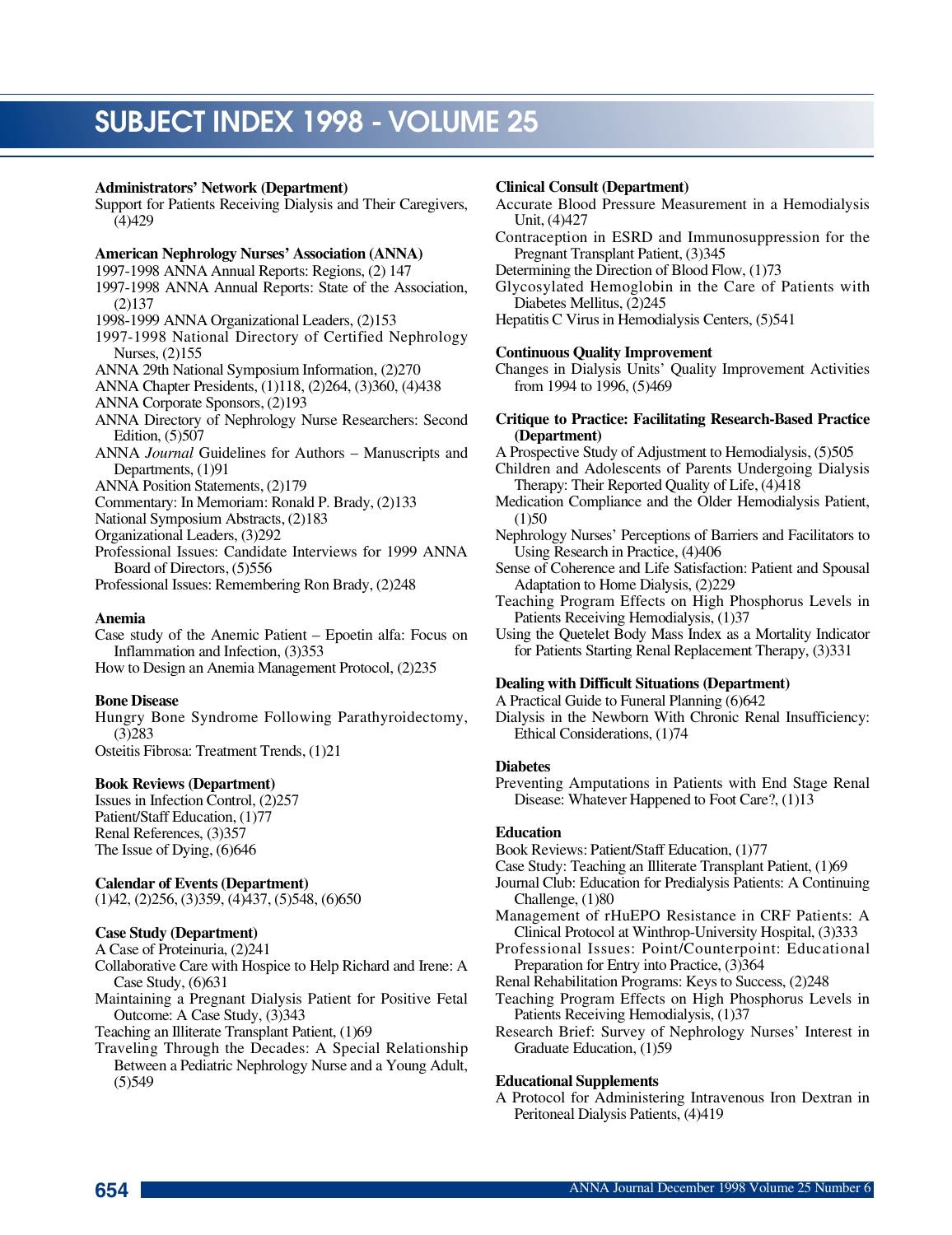- A Protocol for Coadministration of IV Iron Dextran and Heparin in Chronic Hemodialysis Patients, (5)533
- Case Study of the Anemic Patient Epoetin alfa: Focus on Inflammation and Infection, (3)353
- Hemoglobin and Hematocrit: An Analysis of Clinical Accuracy, (1)83
- How to Design an Anemia Management Protocol, (2)235
- Maintaining Iron Balance With Total-Dose Infusion of Intravenous Iron Dextran, (1)65
- Parental Iron Supplementation in Patients with End Stage Renal Disease, (6)625
- Process Owners: Empowering Nurses to Manage Anemia,  $(6)$ 632
- Renal Rehabilitation Programs: Keys to Success, (2)248
- Management of rHuEPO Resistance in CRF Patients: A Clinical Protocol at Winthrop-University Hospital, (3)333

#### **End-of-Life Care**

- A Practical Guide to Funeral Planning, (6)642
- Book Reviews: The Issue of Dying (6)646
- Collaborative End-of-Life Decision Making for the End Stage Renal Disease Patient, (6)615
- Ethical Decision Making in Nephrology Nursing for End-of-Life Care: A Responsibility and Opportunity, (6)603
- Legal Considerations at the End of Life, (6)593
- Management of the Patient with End Stage Renal Disease After Withdrawal from Dialysis, (6)611
- Nephrology Community Initiatives to Develop Guidelines for End-of-Life Care, (6)573
- The Final Story: Events at the Bedside of Dying Patients as Told by Survivors, (6)583
- When a Chronic Illness Becomes Terminal, (6)579
- Why Hospice? The Case for ESRD Patients and Their Families, (6)619

#### **Ethics**

- A Practical Guide to Funeral Planning, (6)642
- Collaborative End-of-Life Decision Making for the End Stage Renal Disease Patient, (6)615
- Dealing With Difficult Situations: Dialysis in the Newborn With Chronic Renal Insufficiency: Ethical Considerations,  $(1)74$
- Ethical Decision Making in Nephrology Nursing for End-of-Life Care: A Responsibility and Opportunity, (6)603
- Management of the Patient with End Stage Renal Disease After Withdrawal from Dialysis, (6)611
- Why Hospice? The Case for ESRD Patients and Their Families, (6)619

#### **Family Issues**

- Sense of Coherence and Life Satisfaction: Patient and Spousal Adaptation to Home Dialysis, (2)219, (2)229
- Why Hospice? The Case for ESRD Patients and Their Families, (6)619

#### **From the Editor (Department)**

- Balancing Clinical and Research Articles in the *ANNA Journal,* (3)279
- Call for Materials on End-of-Life Care, (1)8
- Guest Editorial: End-of-Life Issues Affect Nephrology Nursing Practice Daily, (6)567

Reader Input Requested!, (5)451

- Ron Brady's Influence on the ANNA Membership and *ANNA Journal* Were Remarkable, (2)132
- Share YOUR Best Practice!, (4)375

#### **Geriatric Care**

Inadequate Self-Care Knowledge Among Elderly Hemodialysis Patients: Assessing Its Prevalence and Potential Causes, (3)293

# **Hemodialysis**

- A Prospective Study of Adjustment to Hemodialysis, (5)505
- A Protocol for Coadministration of IV Iron Dextran and Heparin in Chronic Hemodialysis Patients, (5)533
- Clinical Consult: Accurate Blood Pressure Measurement in a Hemodialysis Unit, (4)427
- Clinical Consult: Hepatitis C Virus in Hemodialysis Centers,  $(5)$ 541
- Inadequate Self-Care Knowledge Among Elderly Hemodialysis Patients: Assessing Its Prevalence and Potential Causes, (3)293
- Medication Compliance and the Older Hemodialysis Patients,  $(1)$  50
- Nursing Assessment and Intervention for Adult Hemodialysis Patients: Application of Roy's Adaptation Model, (3)311
- Primary Patient Care in a Chronic Outpatient Hemodialysis Unit, (3)301
- Research Brief: Pre- and Posthemodialysis Measures of Serum Albumin Levels, (2)231
- Teaching Program Effects on High Phosphorus Levels in Patients Receiving Hemodialysis, (1)37

#### **Journal Club (Department)**

- Education for Predialysis Patients: A Continuing Challenge,  $(1)80$
- How Do Children and Adolescents Deal with the Death of a Chronically Ill Parent?, (6)643
- Issues and Challenges in Promoting Health Care in Women with End Stage Renal Disease, (4)433
- Latex Allergy: Implications for Nephrology Nurses and Patients, (3)349
- Organ Donation Among Minorities, (2)252

The Review of the Literature: "Writing the Right Stuff," (5)545

#### **Legislative Update (Department)**

Anthony J. Jannetti, Inc. Appoints New Director of Legislative Services, (5)549

#### Letters to the Editor (Department)

(4)378, (5)555

#### **Medication Review (Department)**

Agonist Narcotics, (6)637

- Neoral®: The New Cyclosporine, (1)71
- Zenepax®: Transplant's First Humanized Monoclonal Antibody, (4)429

#### **Nephrology Nursing (General)**

- Journal Club: Latex Allergy: Implications for Nephrology Nurses and Patients, (3)349
- President's Message: Continuous Learning: Key to Thriving in Turbulent Times, (4)376
- President's Message: Professional Platitudes, Latitudes, and Attitudes, (3)280
- President's Message: Real World Caring, (5)452